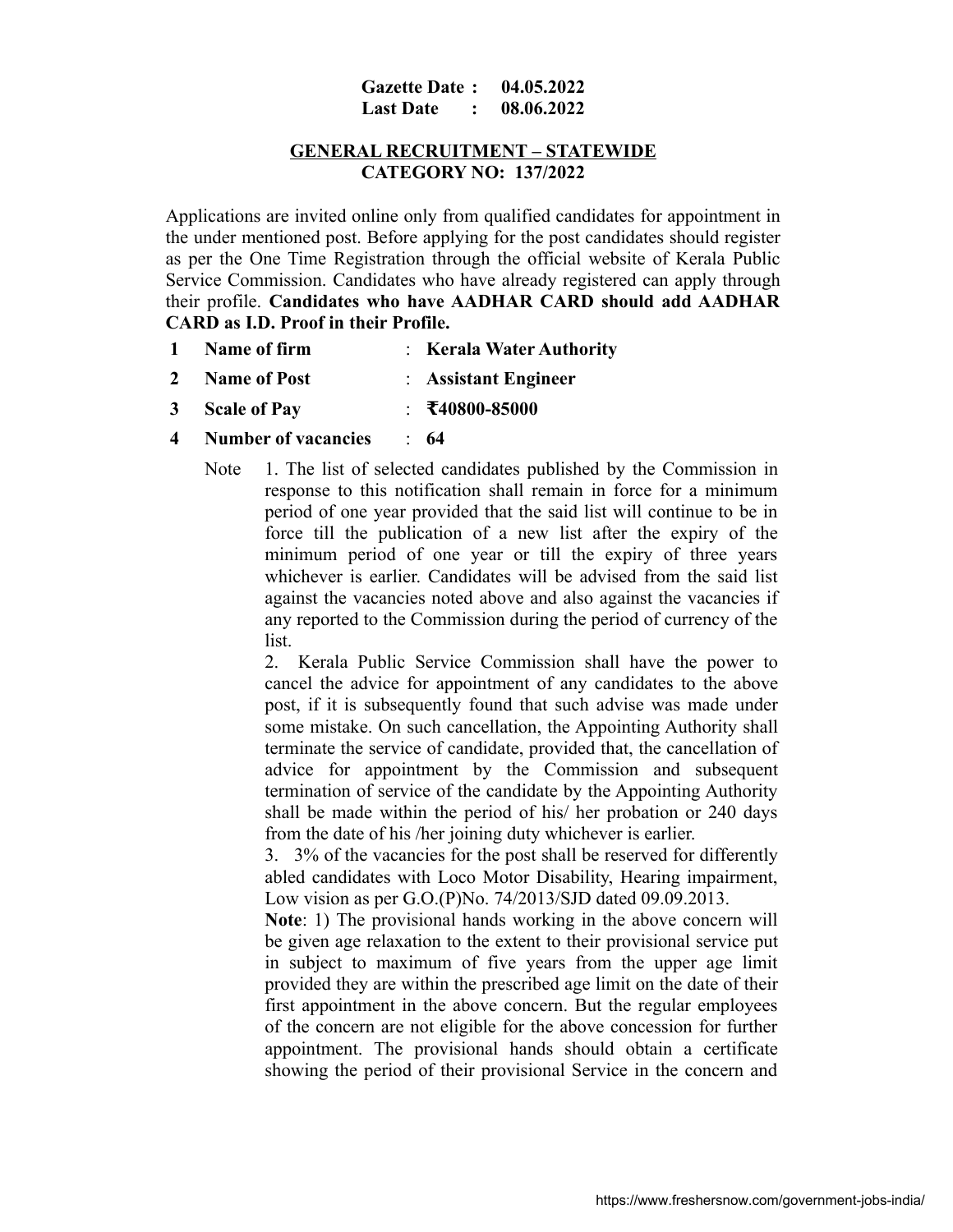shall produce the same as and when required by the Commission. It would also be clearly specified in the certificate that they were not working in the regular service of the concern. (for other conditions regarding the age relaxation, please see para  $2(i)$ , $(ii)$ , $(iii)$ , $(iv)$  &  $(xii)$ of the general conditions.

- **5. Method of Appointment** : Direct Recruitment
- **6. Age Limit** : 19-40. Only candidates born between 02.01.1982 and 01.01.2003 (both dates included) are eligible to apply for this post. SC/ST and OBC candidates, widows are eligible for usual age relaxation. For Conditions regarding the age relaxations, please see Para 2 of General Conditions.
- **7. Qualifications** : 1. B.Sc. Degree in Engineering Civil/Mechanical/ Chemical of the Kerala University.

OR

B.E. Degree in (Civil/Mechanical/ Chemical) of the Madras University or any other qualifications recognized as equivalent thereto.

# OR

2. (a) Associate Membership Diploma of the

Institution of Engineers, India, in Civil/Mechanical/ Chemical Engineering or any other diploma recognized as equivalent thereto.

OR

 (b) Pass in Section A and B of the Associate Membership Examination of the Institution of Engineers, India, in Civil/Mechanical/ Chemical Engineering.

- Note 1 B Tech / BE Degree in Civil / Mechanical / Chemical Engineering of any recognized Universities of Kerala or from UGC recognized Universities is also considered.
	- 2 Rule 10 (a) ii of Part II KS & SSR applicable.

3 Candidates who claim equivalent qualification instead of qualification mentioned in the notification shall produce the relevant Government Order to prove the equivalency at the time of verification, then only such qualification shall be treated as equivalent to the prescribed qualification co**Gazette Date : 04.05.2022**

Last Date : 08.06.2022 ncerned. Candidates claiming equivalents or higher qualification of qualifications where equivalent/ higher qualification is insisted in the notification itself must produce certificate in proof of higher/ equivalent qualification from the institution concerned or Govt. order in proof of equivalency as the case be.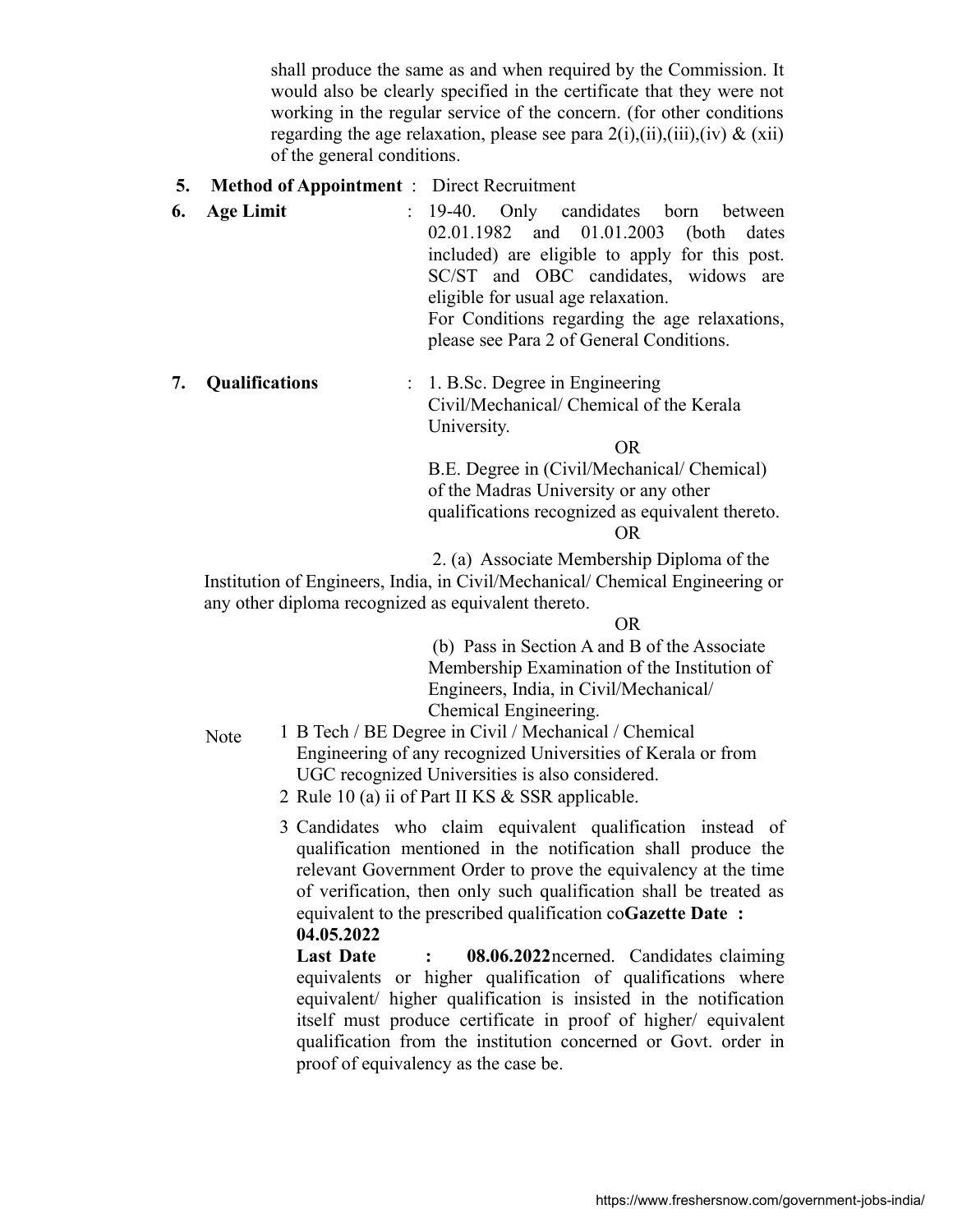- 4 In the case of difference in original Caste/Community claimed in the application and that entered in SSLC Book , the candidate shall produce a Gazette Notification in this regard , along with Non Creamy Layer /Community Certificate at the time of certificate verification.
- 5 Appropriate disciplinary/ penal action as per Rule 22 of KPSC Rules of Procedure 1976, will be initiated against those candidates who give confirmation for writing the examination by providing false claims about their qualifications/ experience irrespective of whether they have attended or abstained from the examination.

## **8 Mode of submitting applications**

 Candidates must register as per ONE TIME REGISTRATION with the official Website of Kerala Public Service Commission www.keralapsc.gov.in before applying for the post. Candidates who have registered can apply by logging on to their profile using their User-ID and Password. Candidates must click on the 'Apply Now' button of the respective posts in the Notification Link to apply for a post. The Photograph uploaded should be taken after 31.12.2012. Candidates who have create new profile should upload photographs taken with in Six (6) months. Name of the candidate and the date of photograph taken should be printed legibly at the bottom portion of the photograph. The photograph once uploaded meeting all requirements shall be valid for 10 years from the date of uploading. There is no change in other instructions regarding the uploading of photographs. No application fee is required. Candidates are responsible for the correctness of the personal information and secrecy of password. Before the final submission of the application on the profile candidates must ensure correctness of the information in their profile. They must quote the User-ID for further communication with the Commission. Application submitted is provisional and cannot be deleted or altered after submission. **Candidates are advised to keep a printout or soft copy of the online application for future reference. Candidates can take the printout of the application by clicking on the link 'My applications' in their profile. All correspondences with the Commission, regarding the application should be accompanied with the print out of the application.** The application will be summarily rejected if non-compliance with the notification is found in due course of processing. Original documents to prove qualification, experience, age, Community etc. have to be produced as and when called for.

## **9 Last date of receipt of applications: 08.06.2022 Wednesday up to 12 midnight**

## **10 Address to which applications are to be sent: www.keralapsc.gov.in**

**11** (a) Sub paras v,vii,viii,ix,x,xi & xiii of para 2 and paras 5, 6 and 7 of the General Conditions are not applicable to this selection.

(b) The selection to the above post in the above concern will be subject to the rules and regulations made by them from time to time.

**12** If a Written/OMR/Online Test is conducted as part of this selection,